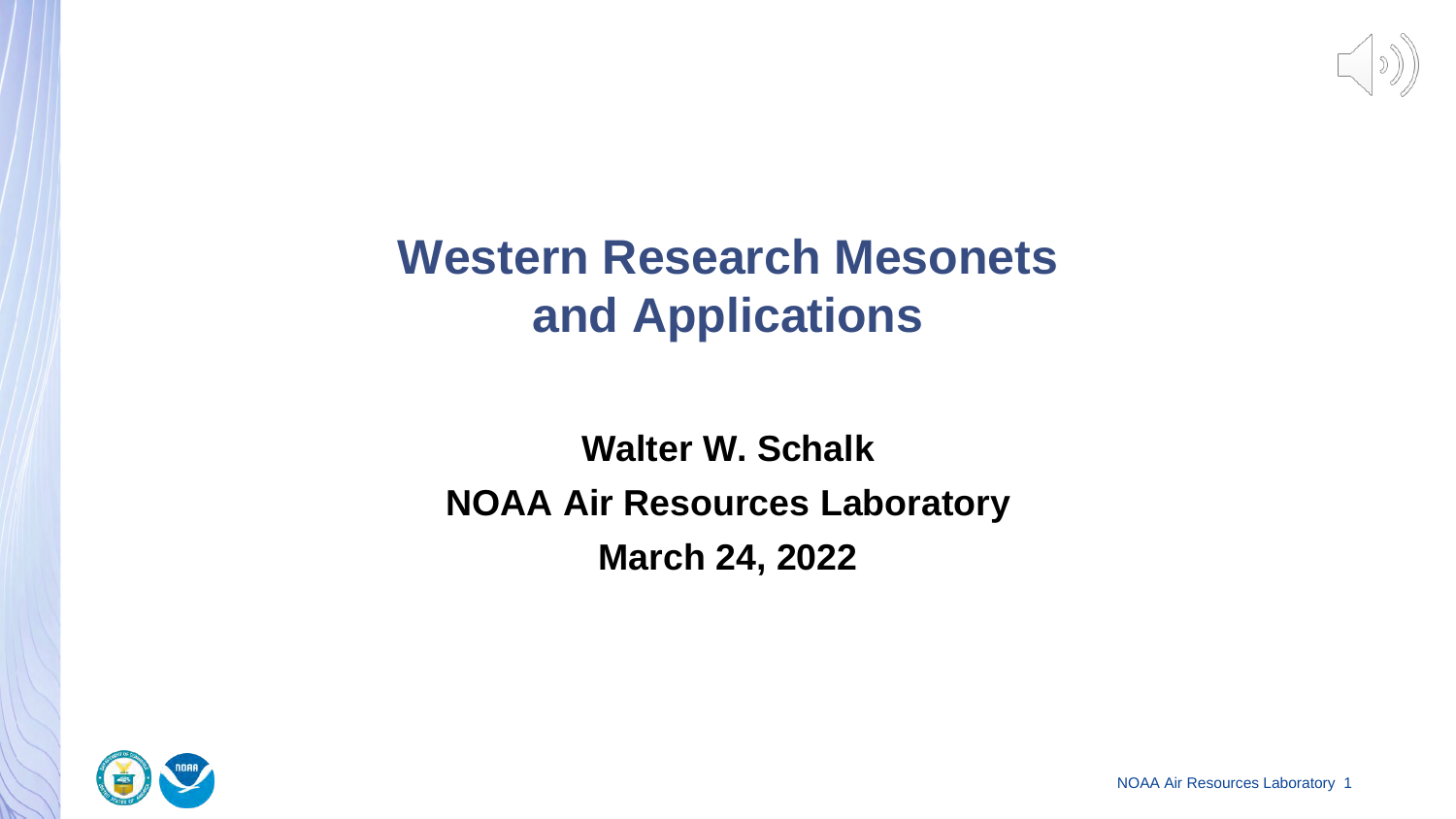#### **The Mesonets**



#### **ARL operates and maintains two research mesonets in the western U.S.**



- 34 Station Network
- Covers a 6,200 sq. mi. area
- High desert of the eastern Snake River Plain



- The instrumentation includes:
- Surface Weather Tower Networks
	- Wind Speed,
	- Wind Direction,
	- Temperature,
	- Relative Humidity,
	- Pressure,
	- Precipitation,
	- Solar Radiation,
	- GPS time
- SODARs
- Mobile Radiosonde Systems





- 24 Station Network
- Covers a 1,350 sq. mi. area
- Southern Great Basin Desert
- Lightning Detection System

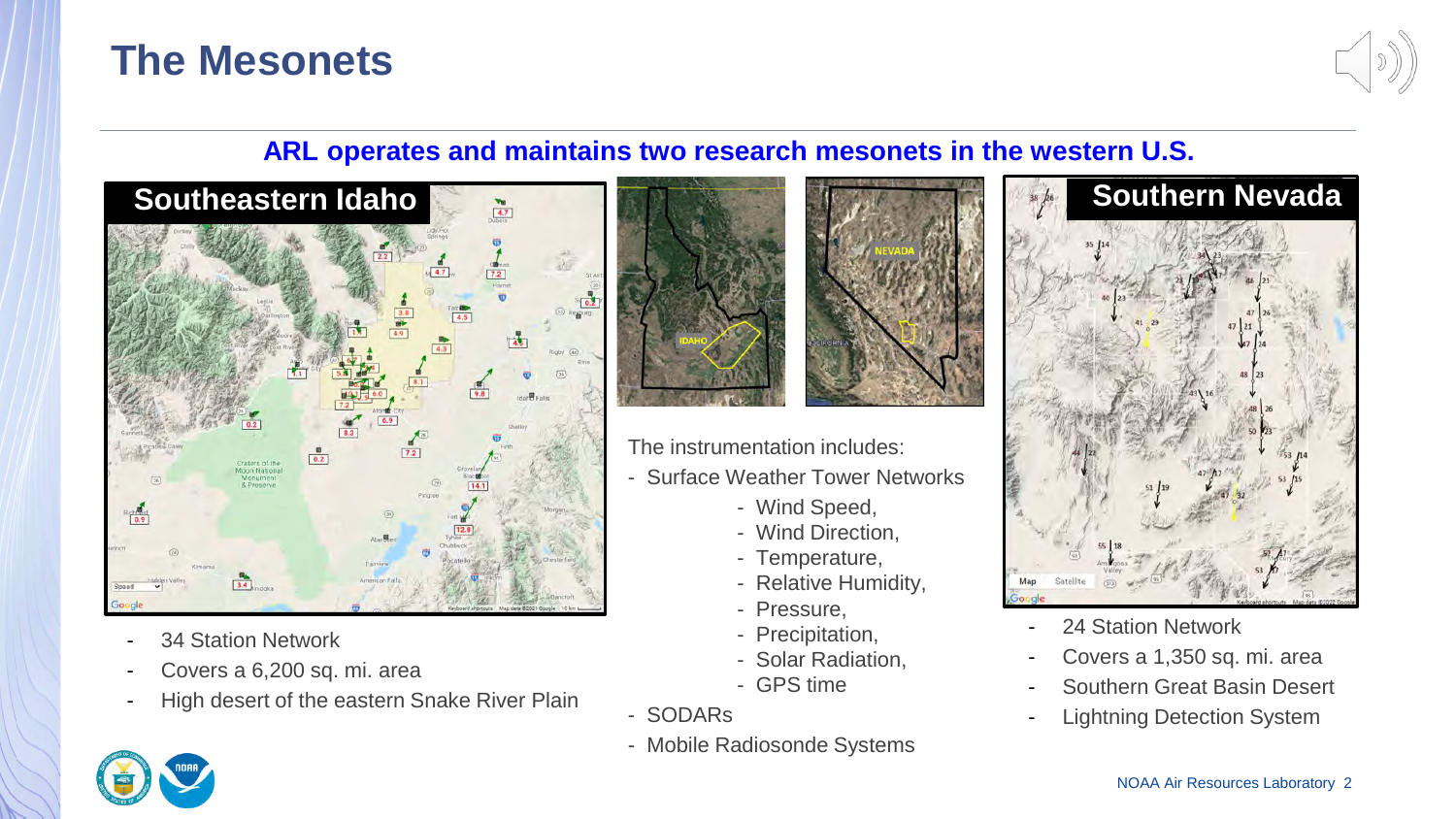# **The ARL Research to Applications Loop**



| <b>Air Resources Laboratory</b>                                                                                                                           |                                                                                                                                        |                                                                                                                                                                                                                                                                                                                            |                                                                          |                                                                        |  |  |  |  |
|-----------------------------------------------------------------------------------------------------------------------------------------------------------|----------------------------------------------------------------------------------------------------------------------------------------|----------------------------------------------------------------------------------------------------------------------------------------------------------------------------------------------------------------------------------------------------------------------------------------------------------------------------|--------------------------------------------------------------------------|------------------------------------------------------------------------|--|--|--|--|
| <b>NOAA Missions</b> : To understand and predict changes in climate, weather, oceans, and coasts.<br>To share that knowledge and information with others. |                                                                                                                                        |                                                                                                                                                                                                                                                                                                                            |                                                                          |                                                                        |  |  |  |  |
| <b>OAR</b><br>Strategy:<br><b>Strengthen</b><br><b>Internal</b><br>And<br><b>External</b><br><b>Collaboration</b>                                         | <b>OAR</b><br><b>Goal 2.1</b><br>Sustain and<br><b>Optimize</b><br><b>Observation</b><br><b>System</b><br><b>Management</b><br>and Use | These mesonets provide ARL the<br>"Feedback to Research" and internal<br>"Research to Application" in data, experience,<br>and lessons learned to improve models and<br>tools through increased knowledge and<br>expertise, and by expanding applications<br><b>Application</b><br><b>Feedback to Research</b><br>Research | <b>OAR</b><br>Goal 3<br><b>Make</b><br><b>Forecasts</b><br><b>Better</b> | <b>OAR</b><br>Strategy:<br>Leverage<br><b>New</b><br><b>Technology</b> |  |  |  |  |

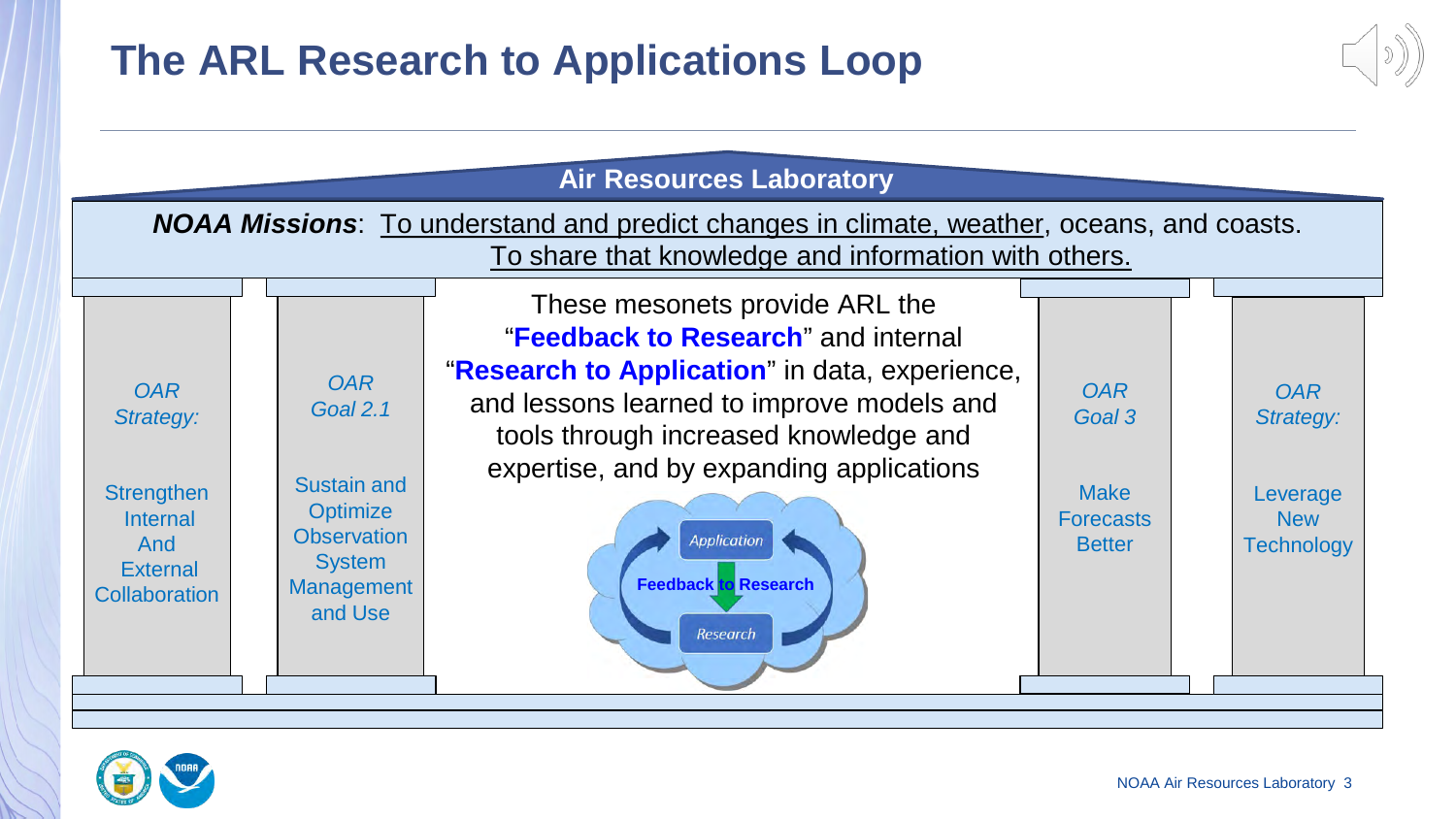# **Collaboration / Preeminence**



- The Nevada National Security Site (NNSS) is a 1,350 square mile DOE/NNSA reservation
- The Idaho National Laboratory (INL) is an 890 square mile DOE site,
- Activities are funded and supported through Inter-Agency Agreements between DOE and DOE/NNSA and ARL.
- Atomic Energy Commission (predecessor to the Department of Energy) initiated a collaboration with the Weather Bureau (predecessor to NOAA).
- Decadal collaboration, since
	- **- 1949** for Idaho, and
	- **- 1954** for Nevada,
- Originally supported nuclear energy research and national security testing and development,
- Today, supports nuclear materials research, environmental restoration, and national security missions and experiments,



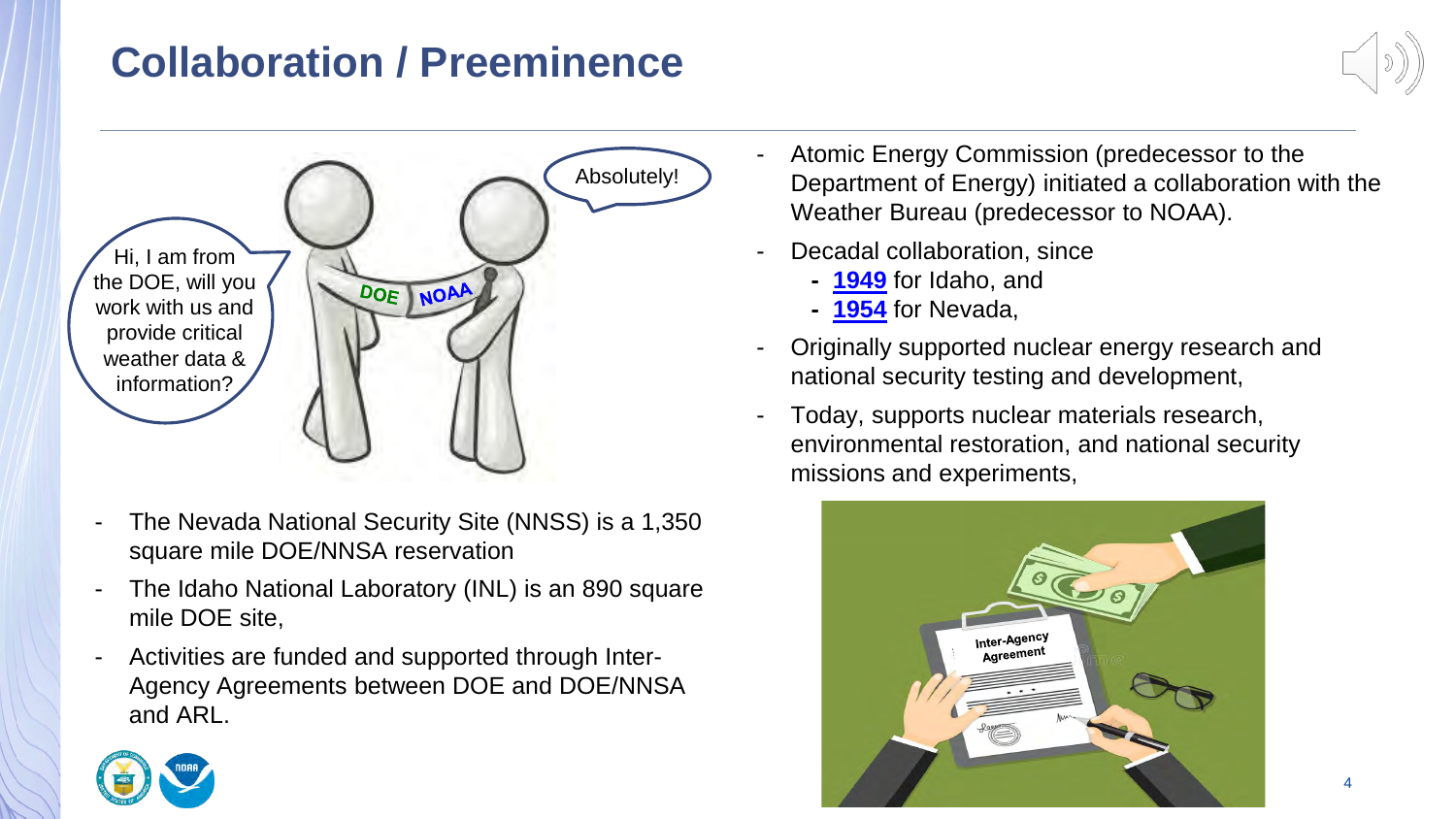# **Investigation**



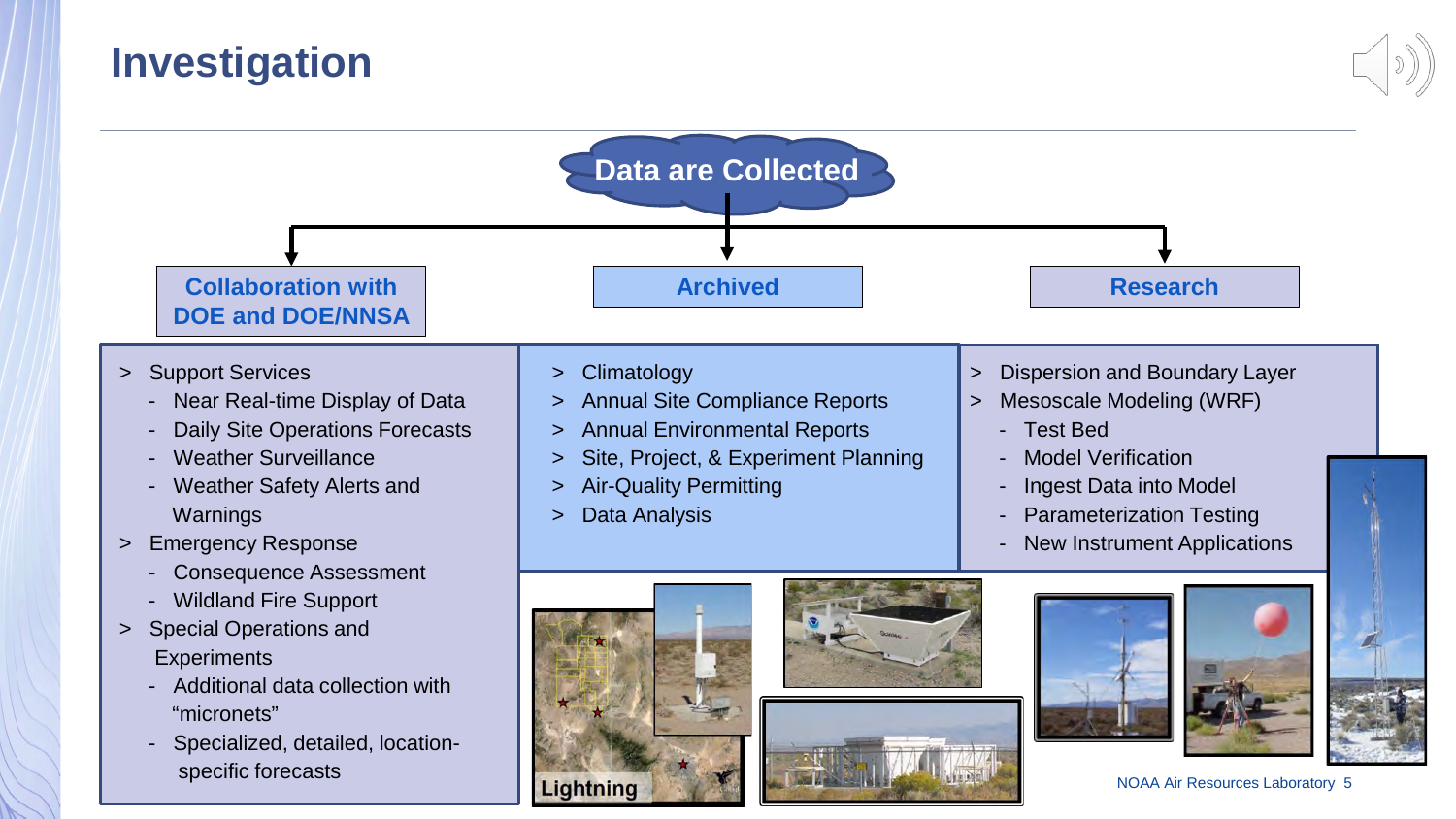**What?** An operational WRF modeling system to provide forecasts for daily operations, special experimental support, and emergency response components of the ARL Western Division missions.

*Why?* A coupling of modeling and measurements provide a platform to increase understanding of PBL dynamics, with attention to particular aspects of atmospheric fluid flow that impact the transport and dispersion of pollutants.

*How?* The system will be a testbed for ARL research projects such as general PBL parameterizations, direct mesonet data inclusion, and desert climate studies.

- Platform: 112 vCPU, 48TB storage Dell Servers + backup
- WRF running since May 2021 with
	- 3 Domains:
		- one Common 16 km resolution grid
		- two 6 km resolution grid one each for ID and NV
		- two 2 km resolution grid one each for ID and NV
	- 34 vertical layers
	- Producing forecasts out to 102 hours (4+ days)
	- Four cycles per day (00z, 06z, 12z, and 18z)
	- Output can be linked to HYSPLIT for a dispersion product

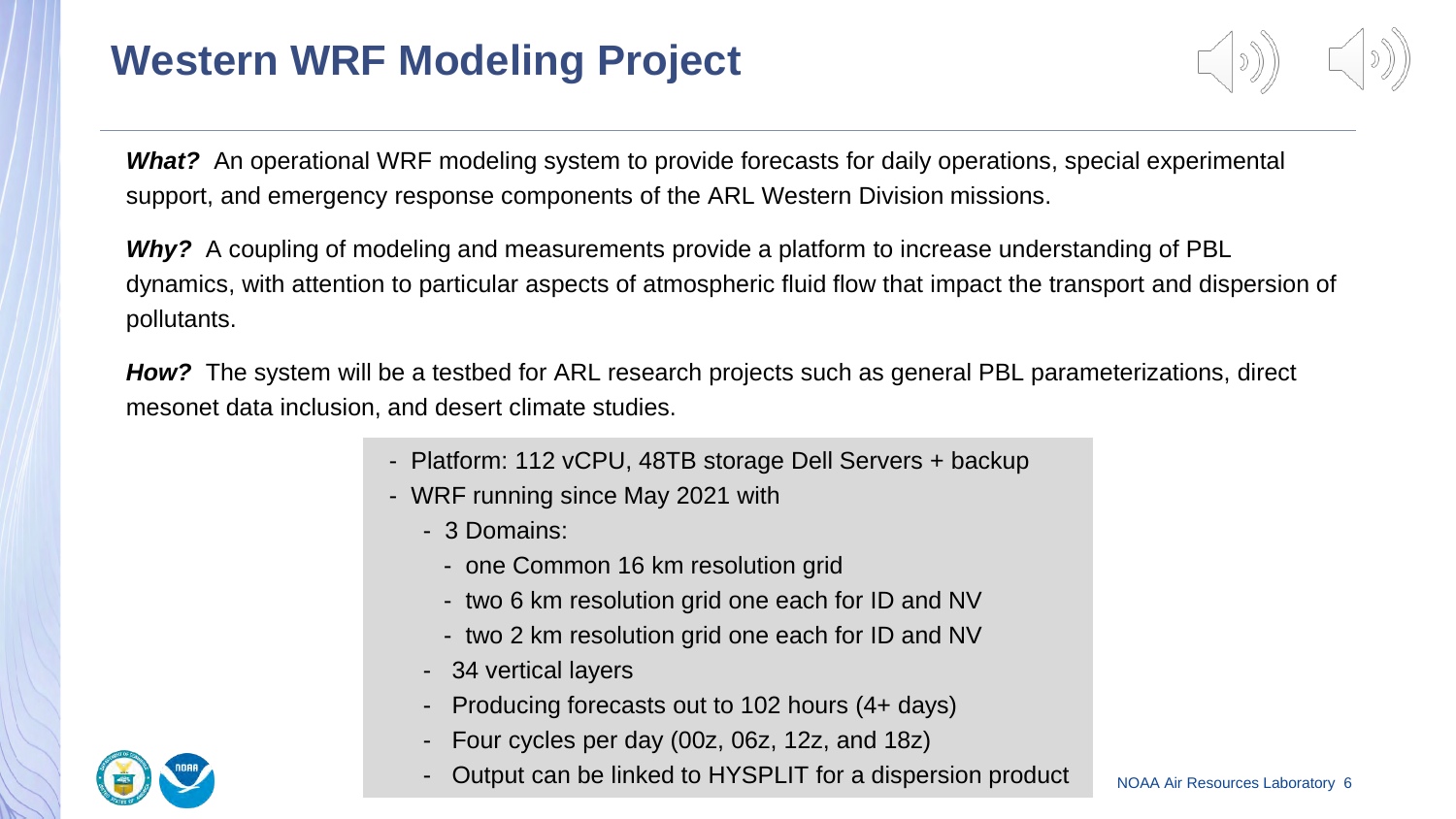|--|

|                                                                                                 | <b>D01</b>                                                   | <b>D02</b>        | <b>D03</b>                        |  |  |
|-------------------------------------------------------------------------------------------------|--------------------------------------------------------------|-------------------|-----------------------------------|--|--|
| Grid Spacing (km)                                                                               | 18                                                           | 6                 | $\overline{2}$                    |  |  |
| Initial Conditions / Boundary Conditions                                                        | GFS0P5                                                       | Nestdown from D01 | Nestdown from D02                 |  |  |
| <b>Nesting</b>                                                                                  | One-way nesting                                              |                   |                                   |  |  |
| <b>Microphysics</b>                                                                             | WSM6 (WRF Single-Moment 6-class scheme with graupel)         |                   |                                   |  |  |
| <b>Cloud Physics</b>                                                                            | Grell-3D ensemble scheme sub-grid scale convective processes |                   |                                   |  |  |
| <b>Radiation Model</b><br>RRTMG (Rapid Radiative Transfer Model for General Circulation Models) |                                                              |                   |                                   |  |  |
| <b>PBL</b> scheme                                                                               | MYNN (Mellor-Yamada-Nakanishi-Niino) 2.5 level               |                   |                                   |  |  |
| Surface scheme                                                                                  | <b>MYNN</b>                                                  |                   |                                   |  |  |
| <b>Land Surface Model</b>                                                                       | Noah (NCEP, OSU, AF, HSL) Land Surface Model                 |                   |                                   |  |  |
| <b>Nudging</b>                                                                                  | <b>Analysis Nudging</b>                                      |                   | Analysis Nudging<br>(no PBL wind) |  |  |
| <b>Output Frequency</b>                                                                         | hourly                                                       |                   |                                   |  |  |
| Time Step (sec)                                                                                 | 60                                                           | 30                | 10                                |  |  |
| Run Time (min) [using 24 CPUs]                                                                  | 30                                                           | 50                | 100-140                           |  |  |

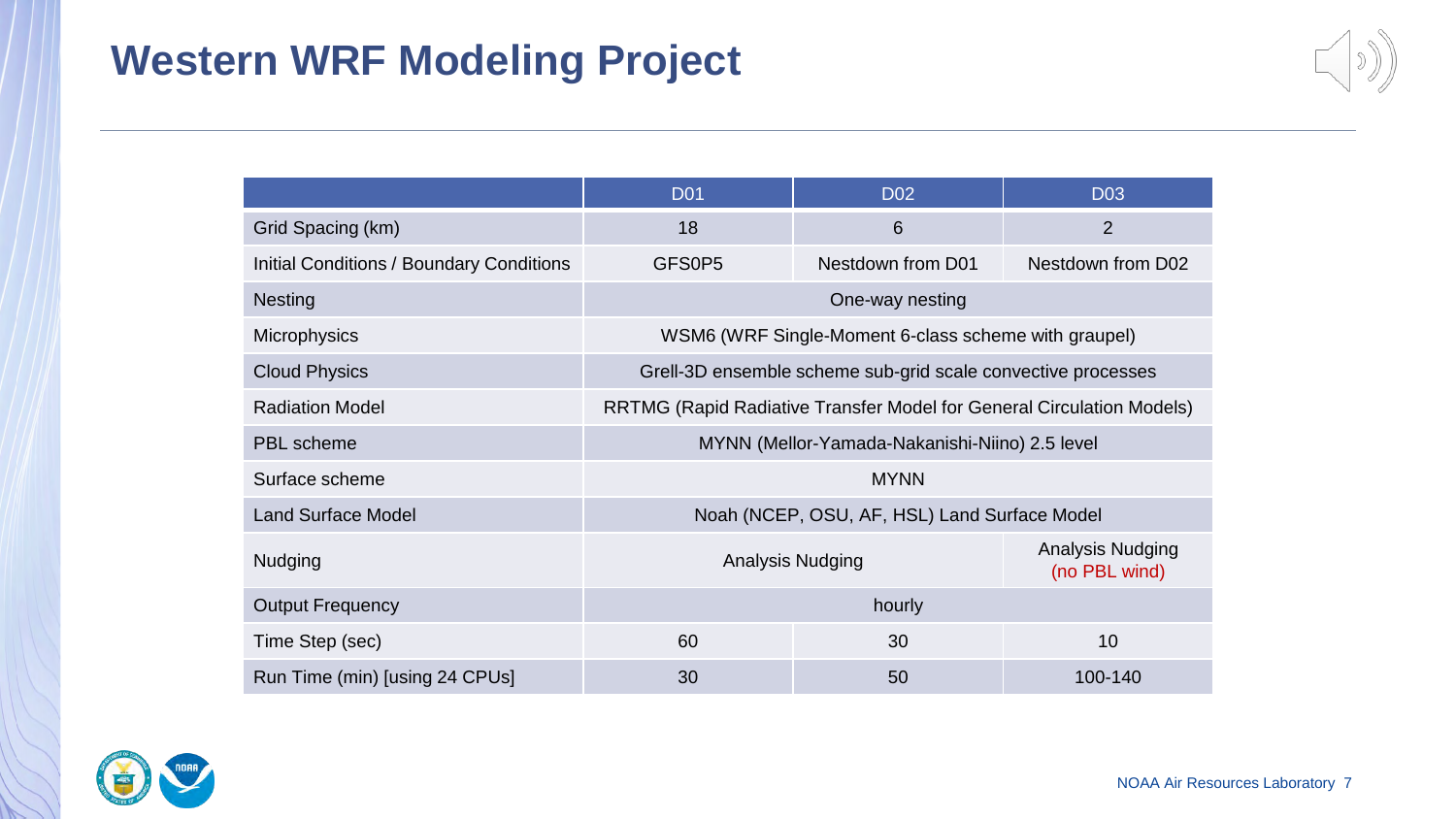

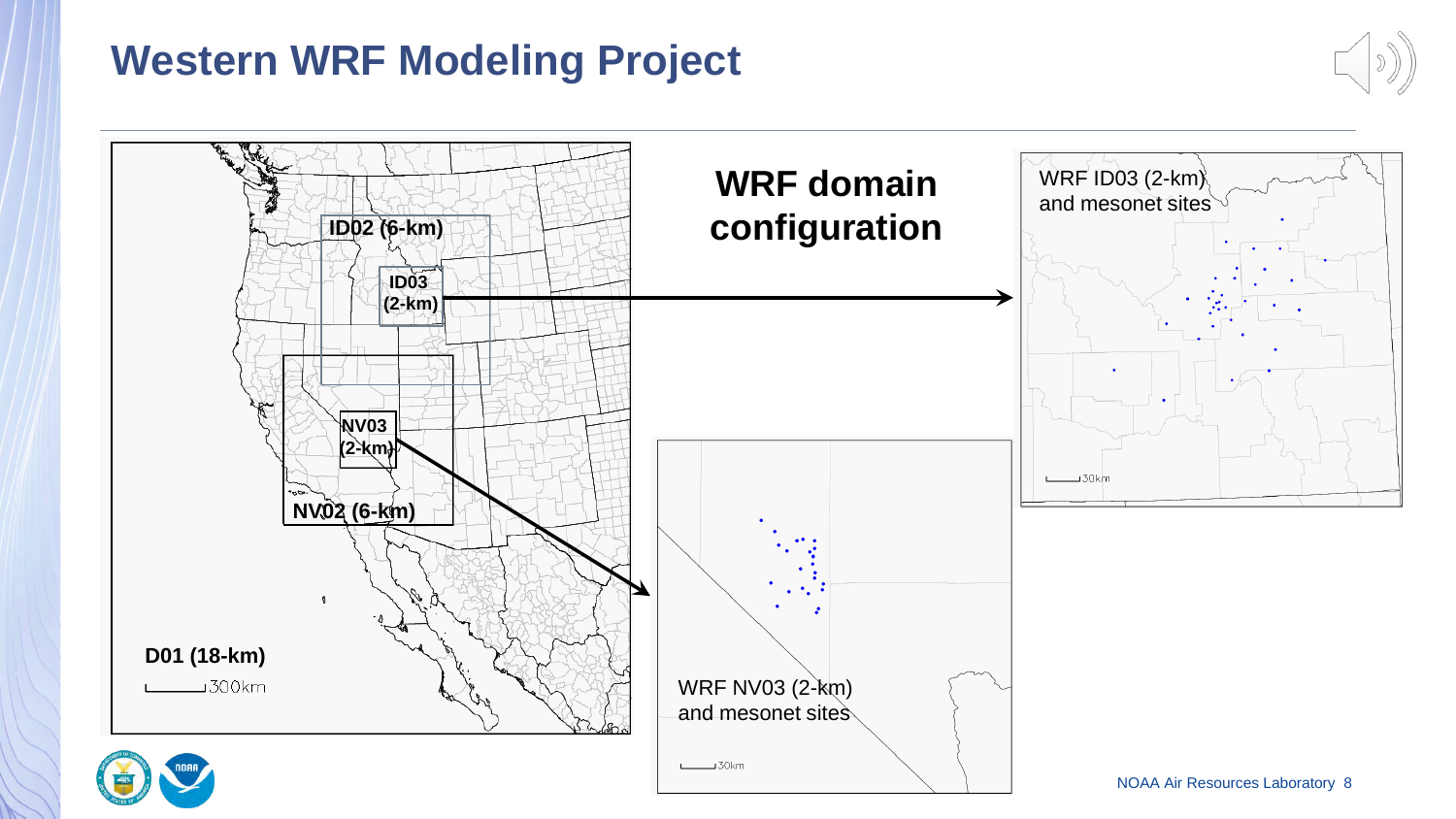



#### Details:

- Large domain to provide appropriate area for model initialization and spin up
- One large outer domain used for both specialized sub-domains
- Synoptic Scale
- Only a couple of wind barbs represent our operational areas

2 meter temperatures and 10 meter wind barbs shown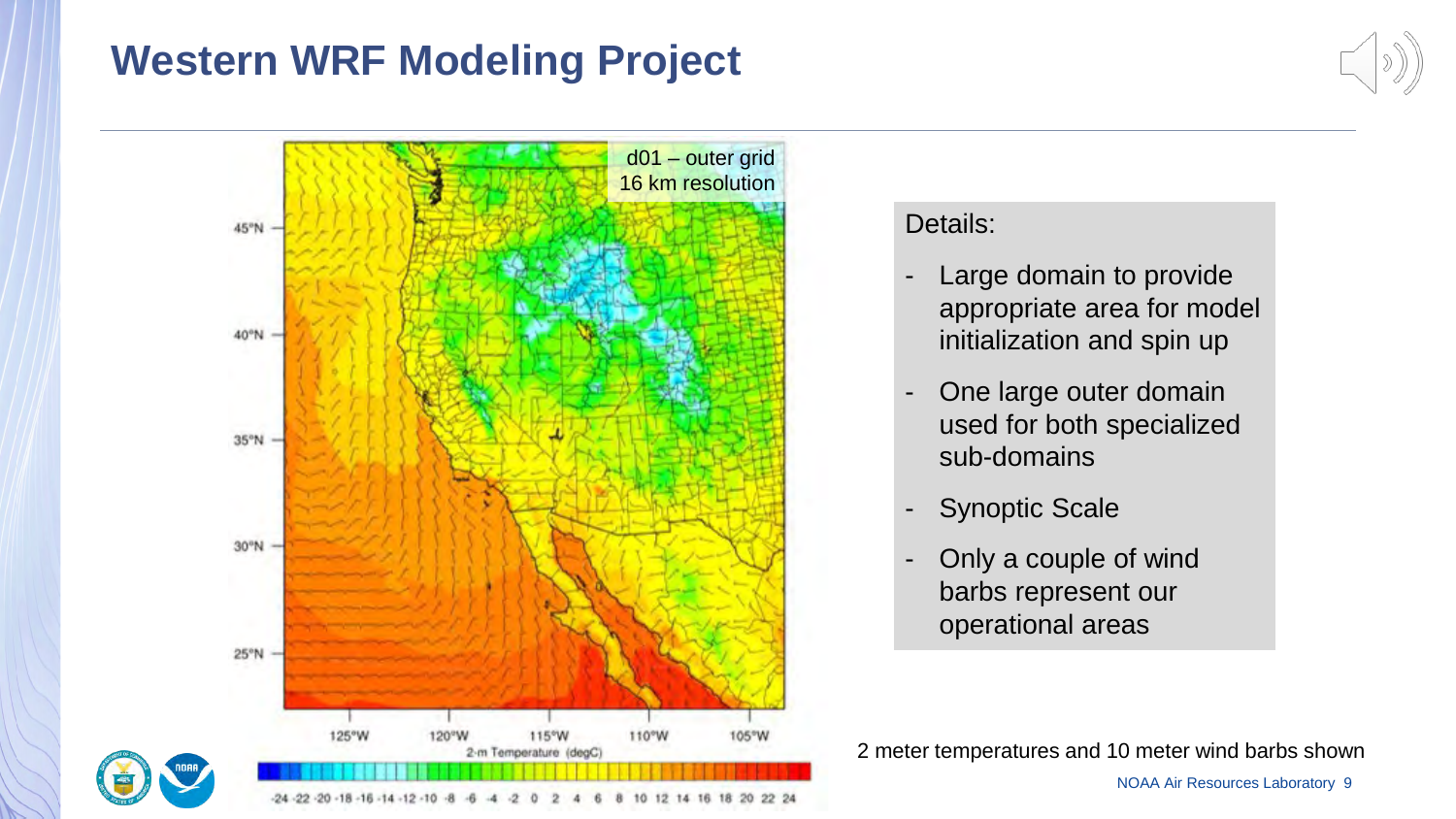

influences of the forecast area.

- **Mesoscale**, see how systems move through the area
- [~10](https://www.commerce.gov/) [wind](http://www.noaa.gov/) barbs represent area

NOAA Air Resources Laboratory 10 - Fine detail in the wind is essential for providing specialized forecasts for specific experiment/activity locations.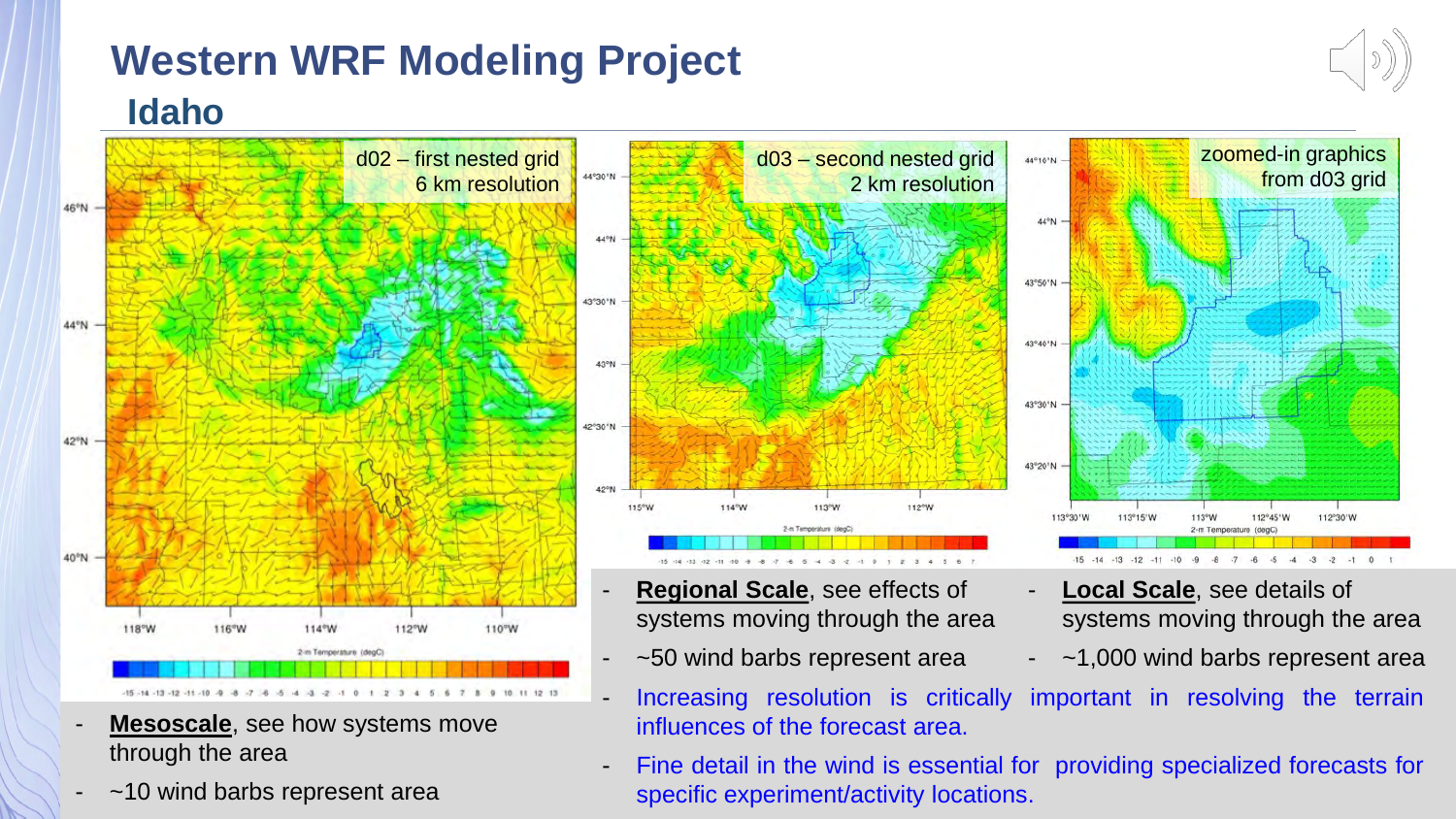

zoomed-in graphics

from d03 grid

116°W

 $12<sup>12</sup>$ 

115°45'W

13 14 15

**Nevada**



- **Mesoscale**, see how systems move through the area
- [~12](https://www.commerce.gov/) [wind](http://www.noaa.gov/) barbs represent area



- **Regional Scale, see effects of** systems moving through the area
- ~170 wind barbs represent area
- **Local Scale, see details of** systems moving through the area

116°15'W

116°30'W

 $5$ 

- ~1,350 wind barbs represent area
- Increasing resolution is critically important in resolving the terrain influences of the forecast area.

37°20'N

37°10'N

37°N

36°50'N

36°40'N

NOAA Air Resources Laboratory 11 Fine detail in the wind is essential for providing specialized forecasts for specific experiment/activity locations.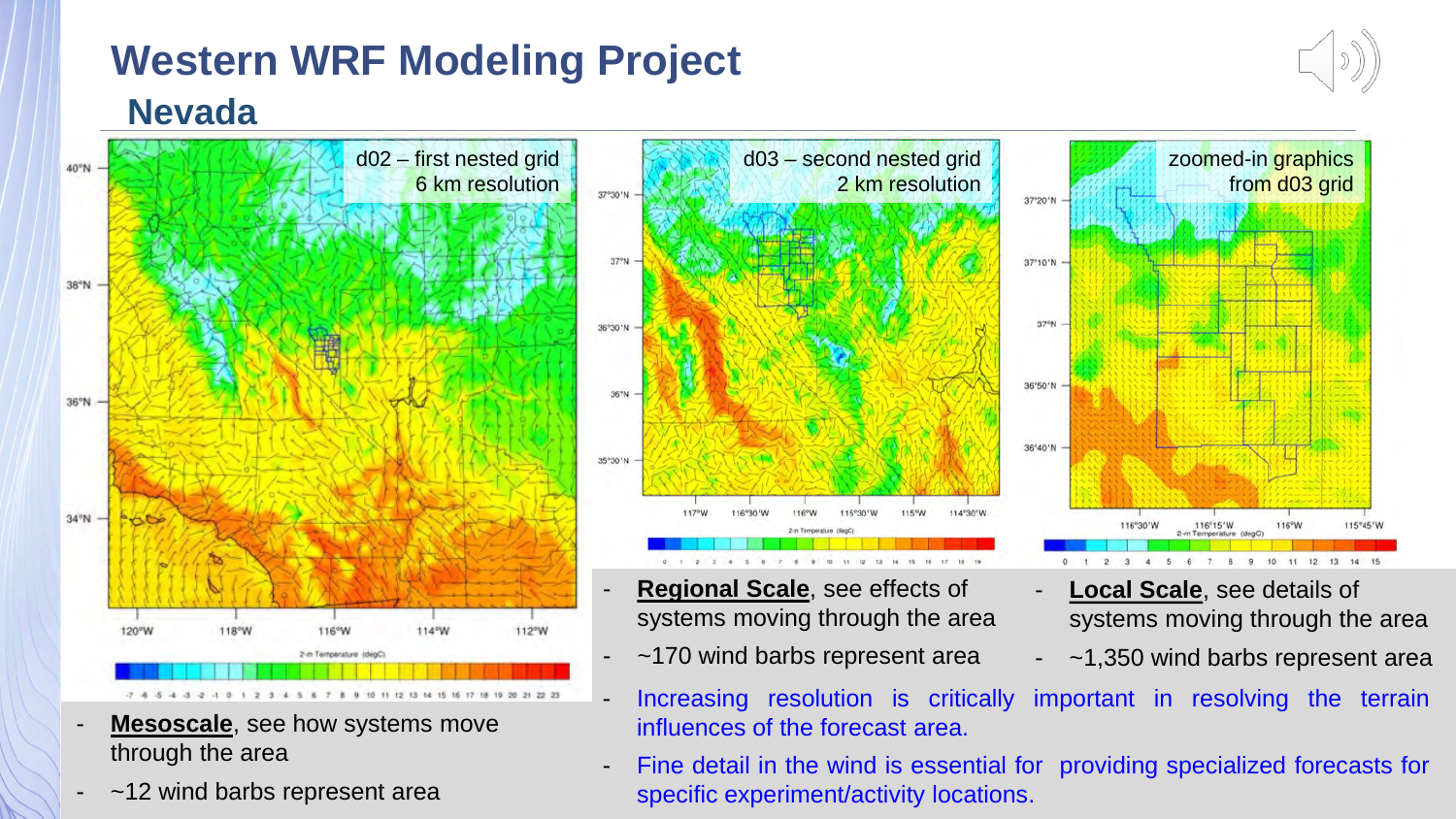# **The Numbers and the Ribbons**

- NWS Service Award
- DOE/NNSA, NA-22 Award
- Participated in over 50 Emergency Response Drills, Exercises, and Events
- Supported over 20 Wildland Fires on the INL and NNSS
- Fulfilled over 100 mesonet data requests, including 10 meteorological data reports for the annual National Emission Standards for Hazardous Air Pollutants (NESHAPS)
- 10 Annual Site Environmental Report, Meteorology Chapter/Appendix
- DOE Meteorological Sub-Committee (DMSC), DOE/NNSA, NA-41
	- Chairman (since 1994)
	- Sub-Committee of the Year 2021
	- Primary Author of the DOE Meteorology Program Guide, 2021 supporting DOE Order 151.1d
- Contributor and Reviewer to the ANS/ANSI-3.11-2015 Voluntary Consensus Standard, "Determining Meteorological Information at Nuclear Facilities"
- Whiting, Jericho, Bill Doering, Ken Aho, Jason Rich, 2021: Long-term patterns of cave-exiting activity of hibernating bats in western North America. *Scientific Reports.* https://doi.org/10.1038/s41598-021-87605-0 (Accepted March 2021)
- Tour Guide to NOAA Administrator, Dr. Spinrad and NWS DAA Mary Erickson





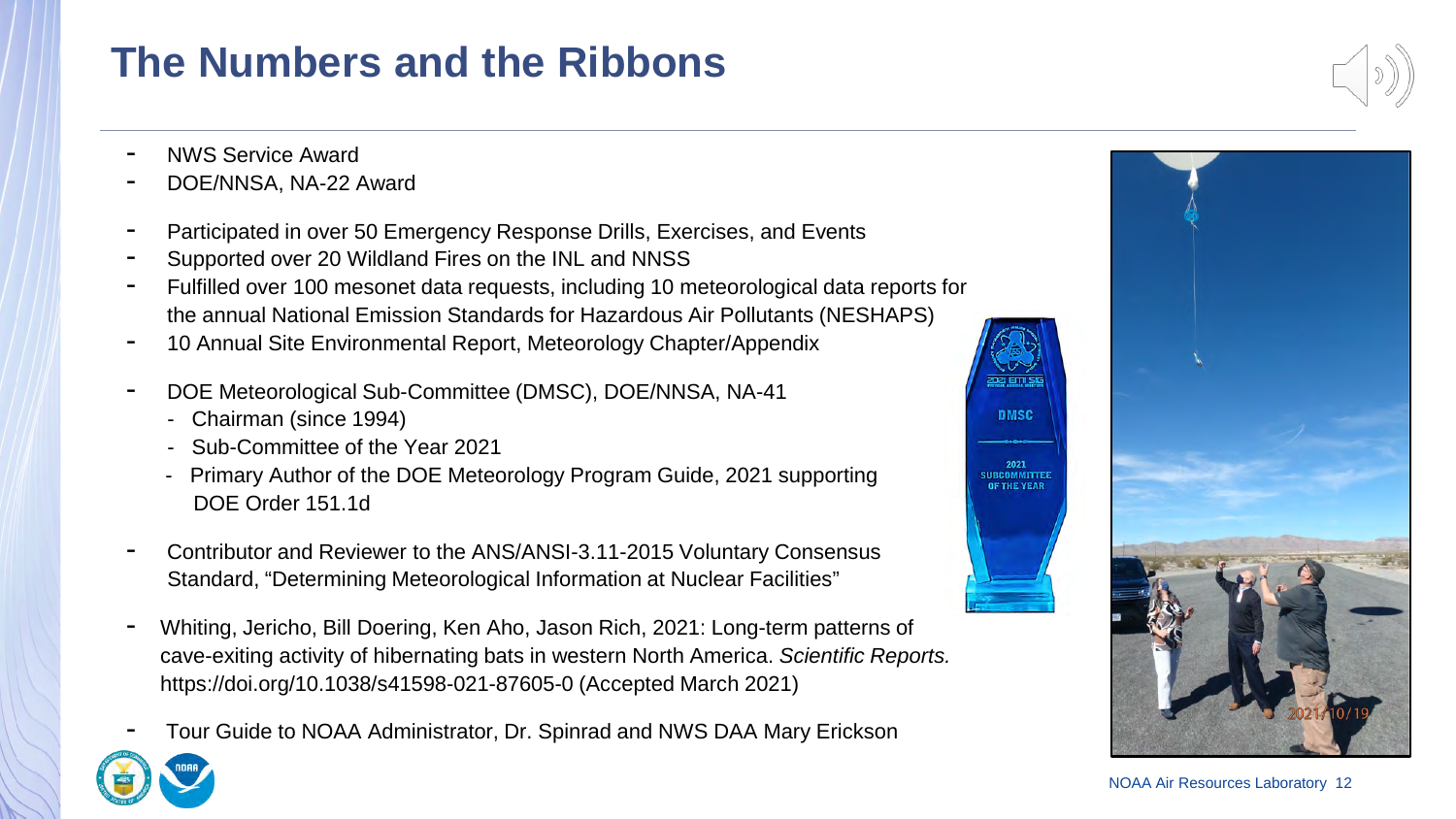# **A Bright Future**



- Continue to maintain and improve the mesonets in Idaho and Nevada.
	- Update aging infrastructure,
	- Add new instrumentation as appropriate,
	- Explore upgrade opportunities,
	- Expand services provided to DOE-ID and DOE/NNSA/NFO,
	- Explore new/additional "research to application" opportunities.
	- Maintain databases and work to modernize
- Western WRF Modeling Project
	- Tweak operations (i.e., forecast length, products generated),
	- Automate routine mesonet data transfer to research server,
	- Run Model vs. Data comparisons to learn biases,
	- Collaborate with other ARL Divisions,
	- Ingest mesonet data during model run,